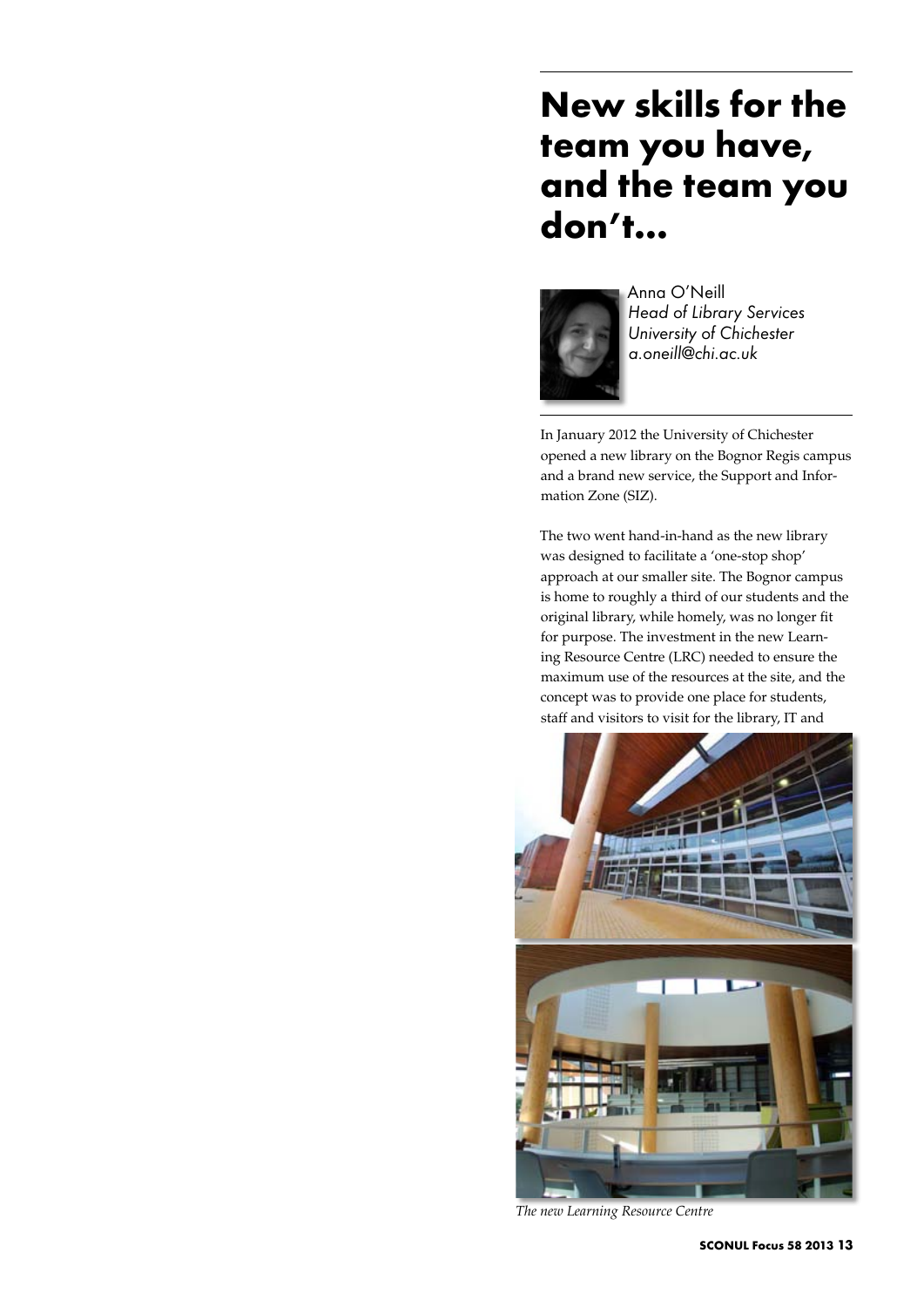

student support enquiries, which would also act as main reception for the campus.

Originally it was thought that a member of each team would share the same enquiry desk. However, with the design of the building progressing well, it became clear that more could be done to integrate the teams working in this new space and a commitment was made to create an integrated team, and to do this at Chichester as well as Bognor.

## **How it works**

The SIZ became the main reception area within the LRCs on both campuses; it is accessible in person there, and via telephone and email. The staff on the desk are trained to answer enquiries about IT and library support, queries relating to academic registry or finance and appointment bookings for a full range of student support services (careers, disability and dyslexia support, international and financial support, counselling and health advice). The back office staff answer every call that comes into the telephone switchboard as well as other calls from lines that have been redirected there, for example from the library book renewals line. (These lines are slowly being phased out.) Every call or enquiry is logged using Supportworks – enquiry management software – while email and calls logged through a 'self-service' portal simply drop into the same software. Queries that cannot be answered are passed on to the relevant team via Supportworks, which allows the person it is passed on to, to see a complete history of the query or call. It also provides good quantitative data, and the SIZ are currently showing a 98% 'first-time fix' rate for library enquiries. (This compares to a 5% fix for queries relating to Estate Management, where calls to fix the leaking taps etc. are simply logged and passed on.)

**Recruiting staff with the right skills**

Once the decision had been made to create a new team to work across both sites, rather than work a hybrid model with the current teams, job descriptions were drawn up and advertised internally, initially just to those teams that were affected by the change. Two posts were initially created, a general 'SIZ adviser', who would staff the desk and phones and a 'SIZ supervisor', who would manage the advisers and the relationships with the relevant supporting departments. In time, a Head of SIZ post was also created, but the initial set-up work was done by the SIZ project board (made up of heads of the relevant services and faculty representation) and the SIZ project manager.

The 'SIZ adviser' posts were graded at the equivalent of a Senior Information Assistant, which made it attractive to a number of staff who had previously been working at Information Assistant level. Team members were asked to apply for the relevant posts and were then interviewed. Almost all the posts were filled in this way. Remaining positions were then advertised to the rest of the university and then externally as required.

We were committed to bringing about this change without going through formal organisational change, so a great deal of time was spent ensuring the teams involved were consulted and engaged with the process. For the library, almost all our evening and weekend staff moved to the SIZ; however, there were a number who were keen to stay in their current roles. An unrelated voluntary severance scheme that was in operation at the time did give some members of staff a third option.

#### **Getting staff ready – the training programme**

One of the main challenges was to ensure that staff were trained to a sufficient level to be ready for the opening of our new LRC whilst still doing